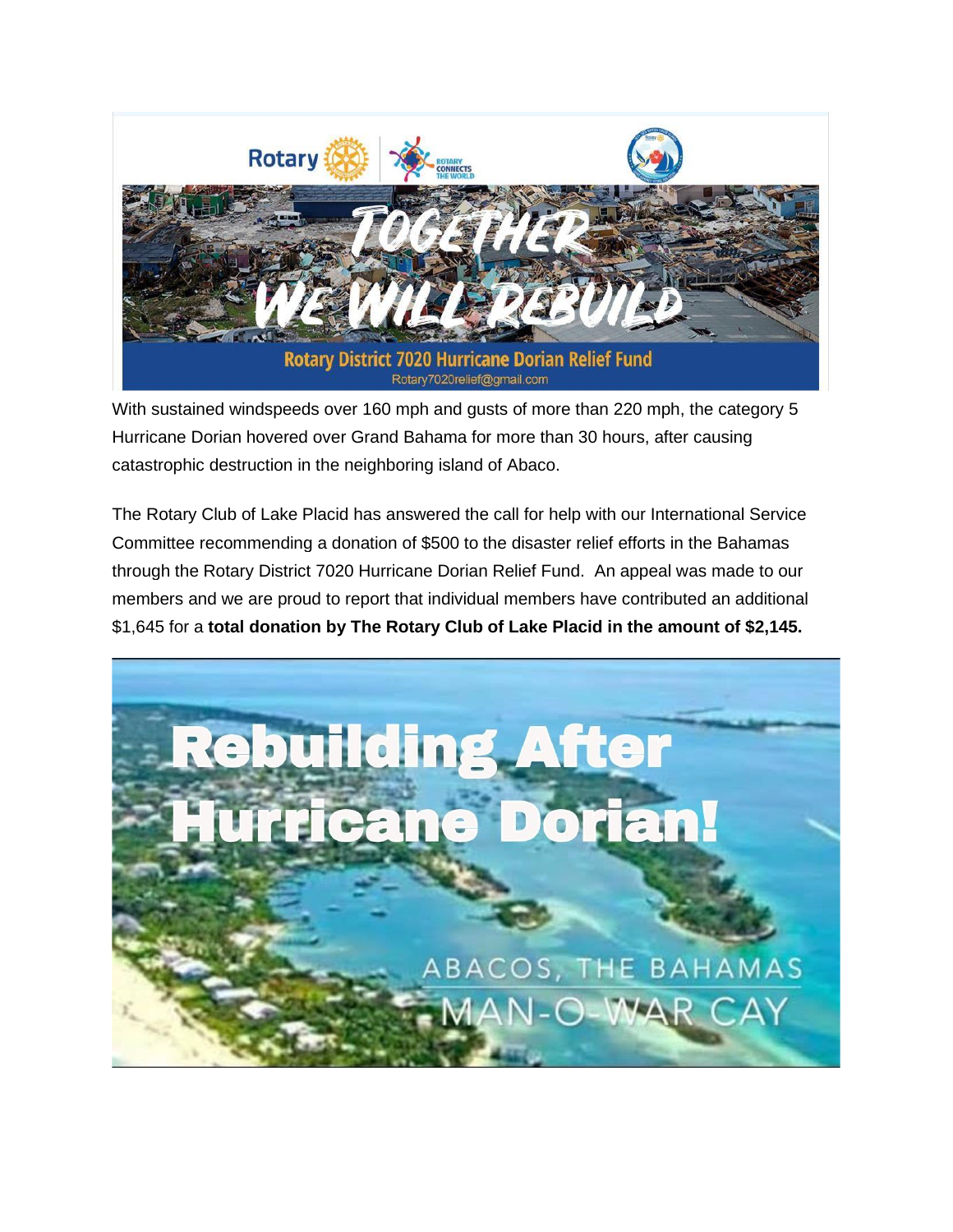Hurricane Dorian is the strongest hurricane ever to hit the Bahamas and is the joint strongest to ever hit strike land in the Atlantic.

According to the International Red Cross, 45% of homes on Grand Bahama and the Abaco have been severely damaged and destroyed – roughly 13,000 properties.